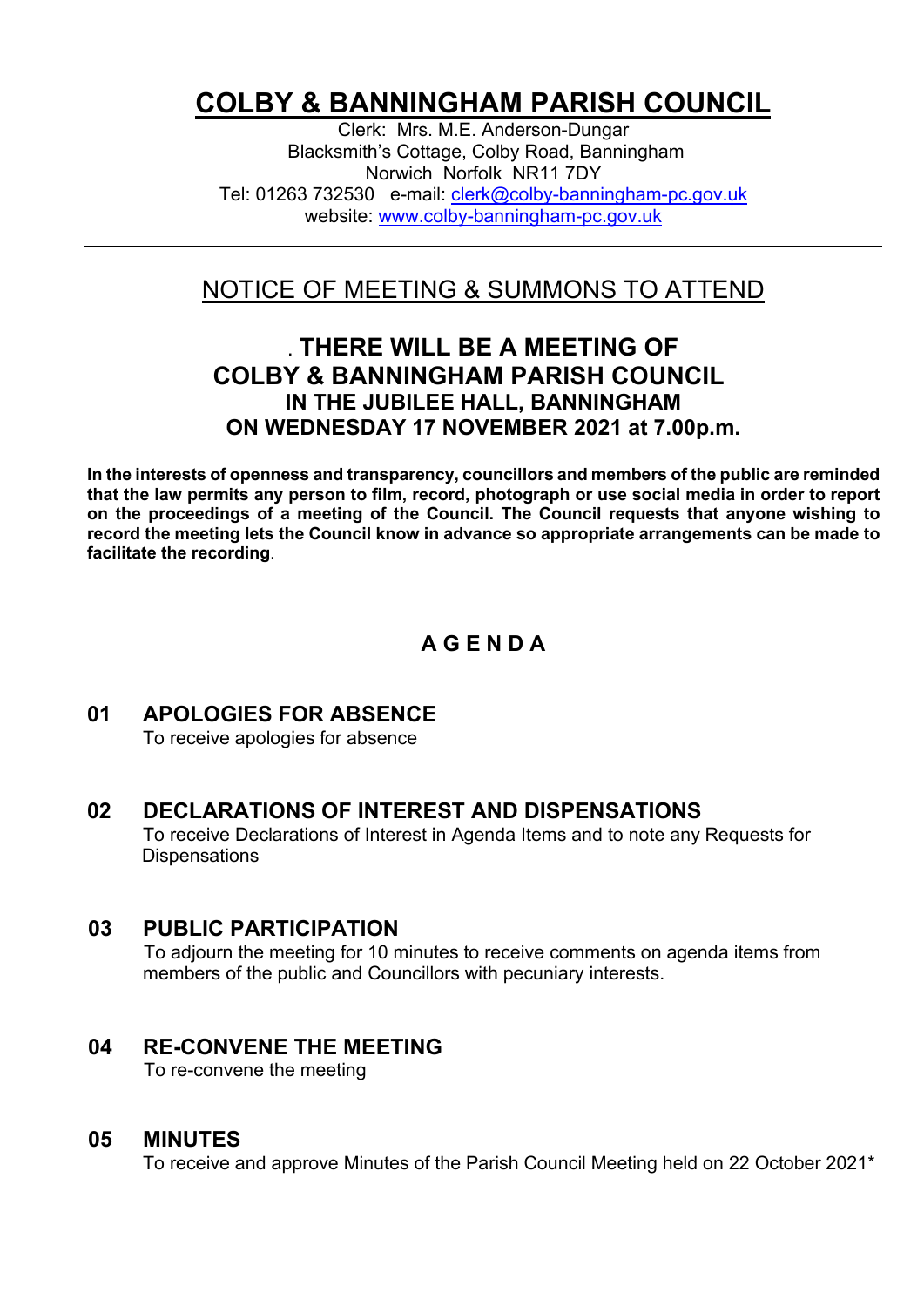# **06 INFORMATION ON MATTERS ARISING**

#### **07 VACANCIES ON THE COUNCIL**

To receive update

# **08 REPORTS FROM POLICE, DISTRICT & COUNTY COUNCILLORS**

To receive written/verbal reports from representatives, including the following: **Police** – newsletter \* **District Council** 

**County Council**

## **09 ITEMS REFERRED FROM PREVIOUS MEETING**

Included under appropriate heading

#### **10 AREAS OF PARISH COUNCIL RESPONSIBILITY**

To receive updates/reports on areas of parish council responsibility:

- 1. Playing Field Management Plan
- 2. Village Hall
	- Funding\*
	- Future management\*
- 3. Village Green
	- Bulb planting
	- Christmas Lights event
- 4, Allotments
- 5. Telephone Box

# **11 SCHEME OF DELEGATION**

To receive information from the Clerk on any actions taken under the Scheme of **Delegation** 

#### **12 CORRESPONDENCE**

1. Norfolk Parish Training & Support Newsletter *circulated via email*

2. Highways works *circulated via email*

#### **13 POLICIES**

None for this meeting due to volume of other business.

# **14 FINANCE**

To consider the following:

- 1. Schedule of Bills for Payment to follow
- 2. Bank Reconciliations to 31 October2021\*
- 3. List of Receipts and Payments 1 April 2021 to31 October 2021
- 4. Precept information from NNDC\*
- 5. Budget & Precept 2022/23 first draf t*to follow*